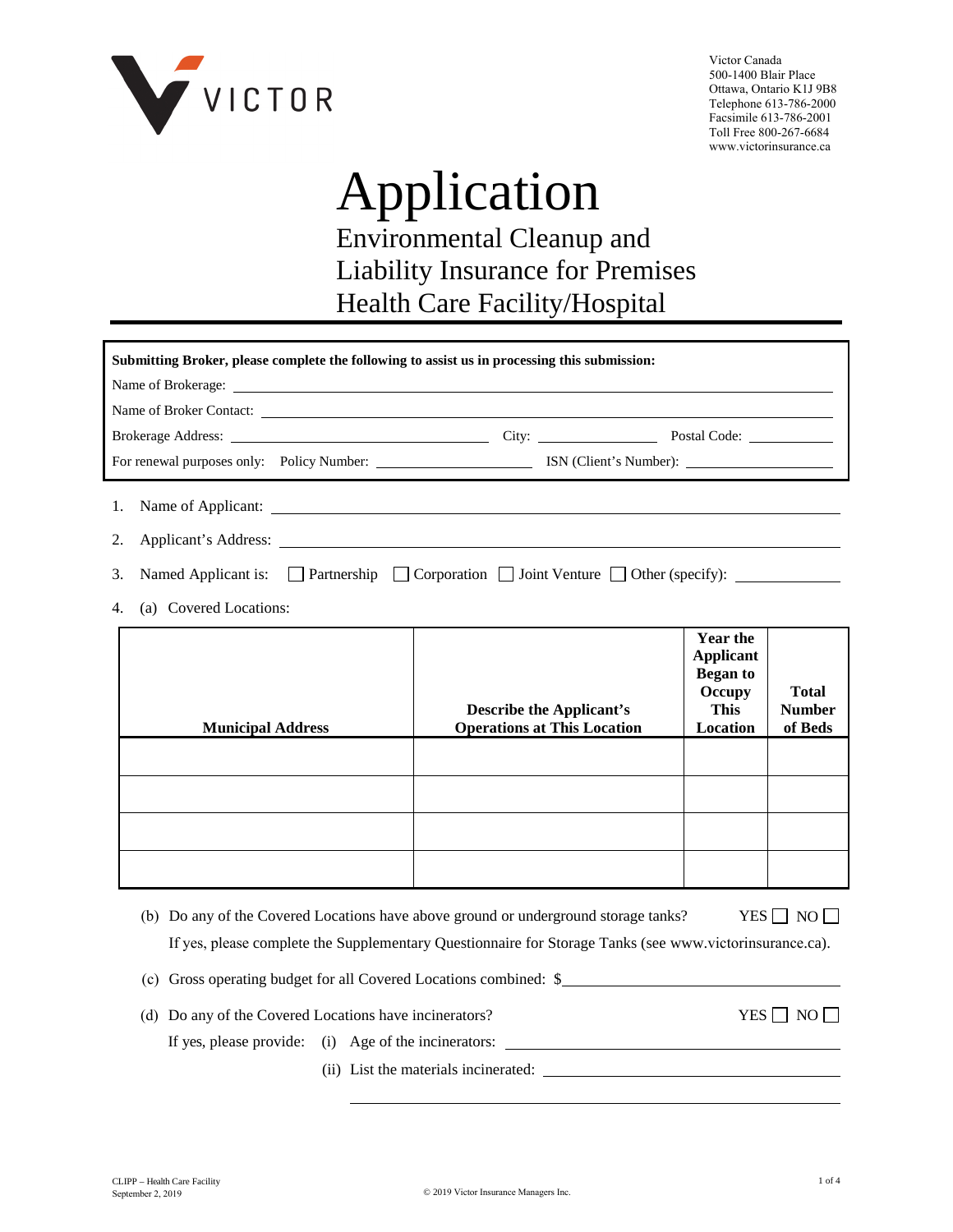(f) Please describe the past uses of the Covered Locations as follows (if no other previous uses, please indicate none):

| <b>Municipal Address</b> | <b>Past Uses of This Location</b> |
|--------------------------|-----------------------------------|
|                          |                                   |
|                          |                                   |
|                          |                                   |
|                          |                                   |
|                          |                                   |

- 5. Please describe processes at any of the Covered Locations to recycle, re-use or separate materials from process waste:
- 6. Have there been any changes in processes at any of the Applicant's Covered Locations during the past five years that have lessened or increased the risk of a pollution incident? YES  $\Box$  NO  $\Box$

If yes, please provide details:

7. Off-site Disposal (disposal away from any of the Covered Locations):

| <b>Composition of</b><br>Waste | <b>On-site Storage</b><br><b>Method</b> (prior to<br>transporting to off-<br>site premises) | Length of<br>Storage on<br><b>Our Covered</b><br><b>Location</b> | Quantity<br>Per Year | <b>Disposal Facility Name and</b><br>Location |
|--------------------------------|---------------------------------------------------------------------------------------------|------------------------------------------------------------------|----------------------|-----------------------------------------------|
|                                |                                                                                             |                                                                  |                      |                                               |
|                                |                                                                                             |                                                                  |                      |                                               |
|                                |                                                                                             |                                                                  |                      |                                               |

8. Does the Applicant transport any of the above listed waste materials to the disposal facilities (if transport is subbed out, the answer is NO)?  $YES \Box NO$ 

#### 9. **Third Party Exposures**

Please describe the properties immediately adjacent to the Covered Locations:

- (a) Covered Location Address (please provide answers for each Covered Location):
- (b) Description of property immediately adjacent to the North of the Covered Location:
- (c) Description of property immediately adjacent to the South of the Covered Location:
- (d) Description of property immediately adjacent to the East of the Covered Location:
- (e) Description of property immediately adjacent to the West of the Covered Location: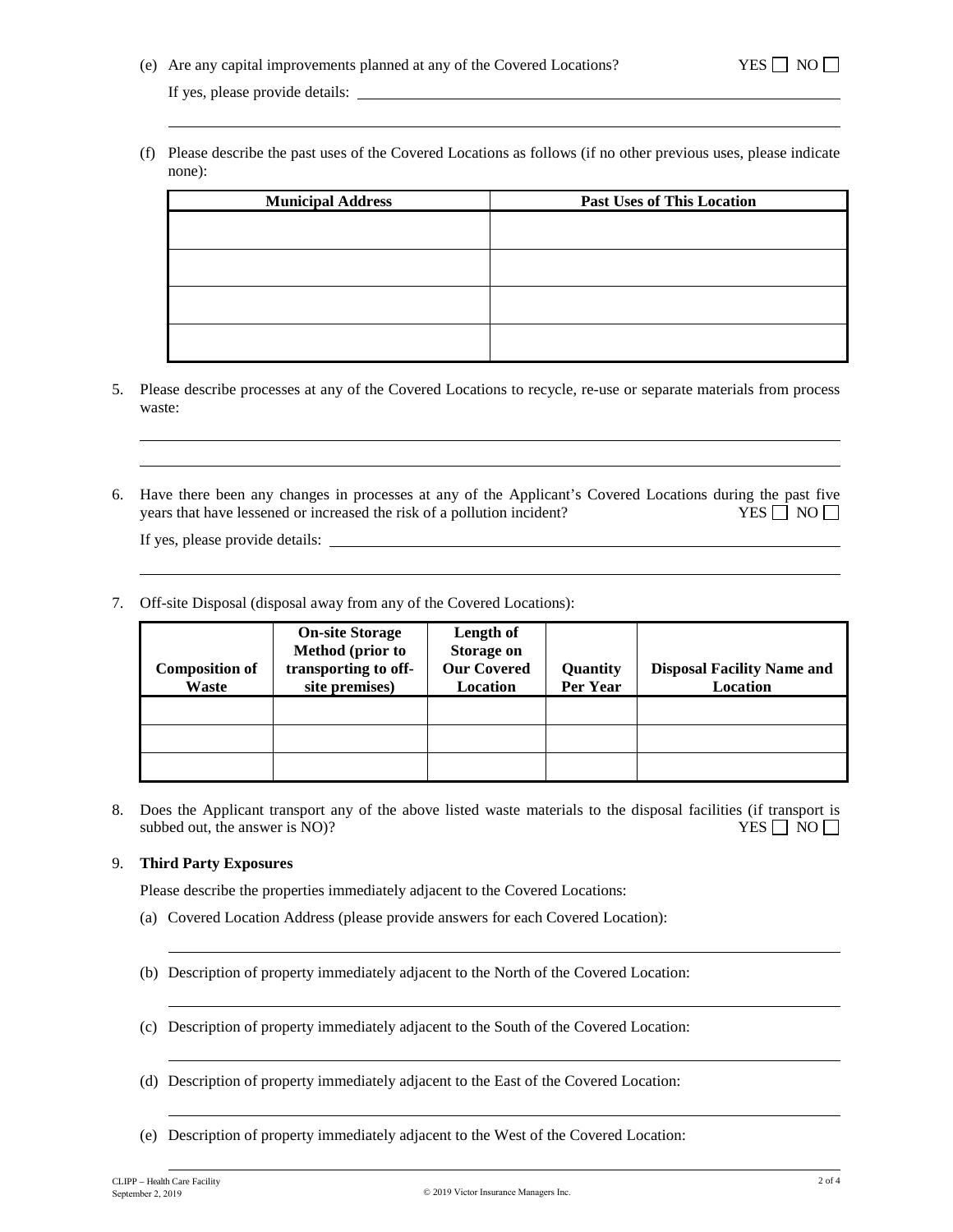### 10. **Inspections/Risk Management of Covered Locations**

| (a) Inspection contact (please provide the name and telephone number of the inspection contact for each<br>Covered Location):                           |                                                                                                                                                                                                                                                                                                                                                                                                                                                                                                                                                                                                                                                                                                                                                                                                                                                                                                                                                                                                                                                                                                                                                                                                                                |
|---------------------------------------------------------------------------------------------------------------------------------------------------------|--------------------------------------------------------------------------------------------------------------------------------------------------------------------------------------------------------------------------------------------------------------------------------------------------------------------------------------------------------------------------------------------------------------------------------------------------------------------------------------------------------------------------------------------------------------------------------------------------------------------------------------------------------------------------------------------------------------------------------------------------------------------------------------------------------------------------------------------------------------------------------------------------------------------------------------------------------------------------------------------------------------------------------------------------------------------------------------------------------------------------------------------------------------------------------------------------------------------------------|
| the Applicant's Covered Locations or operations?                                                                                                        | $YES \Box NO \Box$                                                                                                                                                                                                                                                                                                                                                                                                                                                                                                                                                                                                                                                                                                                                                                                                                                                                                                                                                                                                                                                                                                                                                                                                             |
| If yes, is a copy of the survey available to Victor?                                                                                                    | $YES \Box NO \Box$                                                                                                                                                                                                                                                                                                                                                                                                                                                                                                                                                                                                                                                                                                                                                                                                                                                                                                                                                                                                                                                                                                                                                                                                             |
| responsibility for environmental control?                                                                                                               | $YES \Box NO \Box$                                                                                                                                                                                                                                                                                                                                                                                                                                                                                                                                                                                                                                                                                                                                                                                                                                                                                                                                                                                                                                                                                                                                                                                                             |
|                                                                                                                                                         | $YES \Box NO \Box$                                                                                                                                                                                                                                                                                                                                                                                                                                                                                                                                                                                                                                                                                                                                                                                                                                                                                                                                                                                                                                                                                                                                                                                                             |
|                                                                                                                                                         |                                                                                                                                                                                                                                                                                                                                                                                                                                                                                                                                                                                                                                                                                                                                                                                                                                                                                                                                                                                                                                                                                                                                                                                                                                |
|                                                                                                                                                         | $YES \Box NO \Box$                                                                                                                                                                                                                                                                                                                                                                                                                                                                                                                                                                                                                                                                                                                                                                                                                                                                                                                                                                                                                                                                                                                                                                                                             |
|                                                                                                                                                         | $YES \Box NO \Box$                                                                                                                                                                                                                                                                                                                                                                                                                                                                                                                                                                                                                                                                                                                                                                                                                                                                                                                                                                                                                                                                                                                                                                                                             |
| against the Applicant or any other person/entity for whom coverage is being sought?<br>If yes, please provide details:                                  | $YES \Box NO \Box$                                                                                                                                                                                                                                                                                                                                                                                                                                                                                                                                                                                                                                                                                                                                                                                                                                                                                                                                                                                                                                                                                                                                                                                                             |
| If yes, please provide details:<br><u> 1980 - Jan Samuel Barbara, margaret e populari e populari e populari e populari e populari e populari e popu</u> | YES     NO                                                                                                                                                                                                                                                                                                                                                                                                                                                                                                                                                                                                                                                                                                                                                                                                                                                                                                                                                                                                                                                                                                                                                                                                                     |
| (c)                                                                                                                                                     | (b) During the last five years, has the Applicant or a third party conducted an environmental audit or survey of<br>(c) Does the Applicant have an Environmental Safety Committee or any employees vested with specific<br>(d) Are there any statutes, standards, or other city, provincial or federal regulations relating to the protection of<br>the environment which apply to any location with which the Applicant cannot at present comply?<br>If yes, please provide details: <b>All any of the set of the set of the set of the set of the set of the set of the set of the set of the set of the set of the set of the set of the set of the set of the set of the set of th</b><br>11. Claims History<br>(a) Has the Applicant during the last five years been prosecuted for contravention of any standard or law<br>relating to the release from any Covered Location of a substance into sewers, rivers, sea, air or onto land?<br>(b) Has the Applicant had any pollution claims during the last five years?<br>If yes, please provide details:<br>Is the Applicant aware of any fact, circumstance or situation which could result in a claim being made<br>(d) Are any of the Covered Locations contaminated? |

(a) Please confirm if the Applicant currently has environmental coverage on a gradual basis or sudden and accidental basis:

| Current<br><b>Environmental</b><br><b>Insurance Carrier</b> | <b>Period of Coverage and</b><br><b>Type of Coverage</b><br>$(G = Gradual, S&A =$<br><b>Sudden and Accidental)</b> | <b>Policy Limit</b><br>(also indicate<br>any sublimits) | <b>Deductible</b> | Premium |
|-------------------------------------------------------------|--------------------------------------------------------------------------------------------------------------------|---------------------------------------------------------|-------------------|---------|
|                                                             | Period:<br>Type of coverage:                                                                                       |                                                         |                   |         |